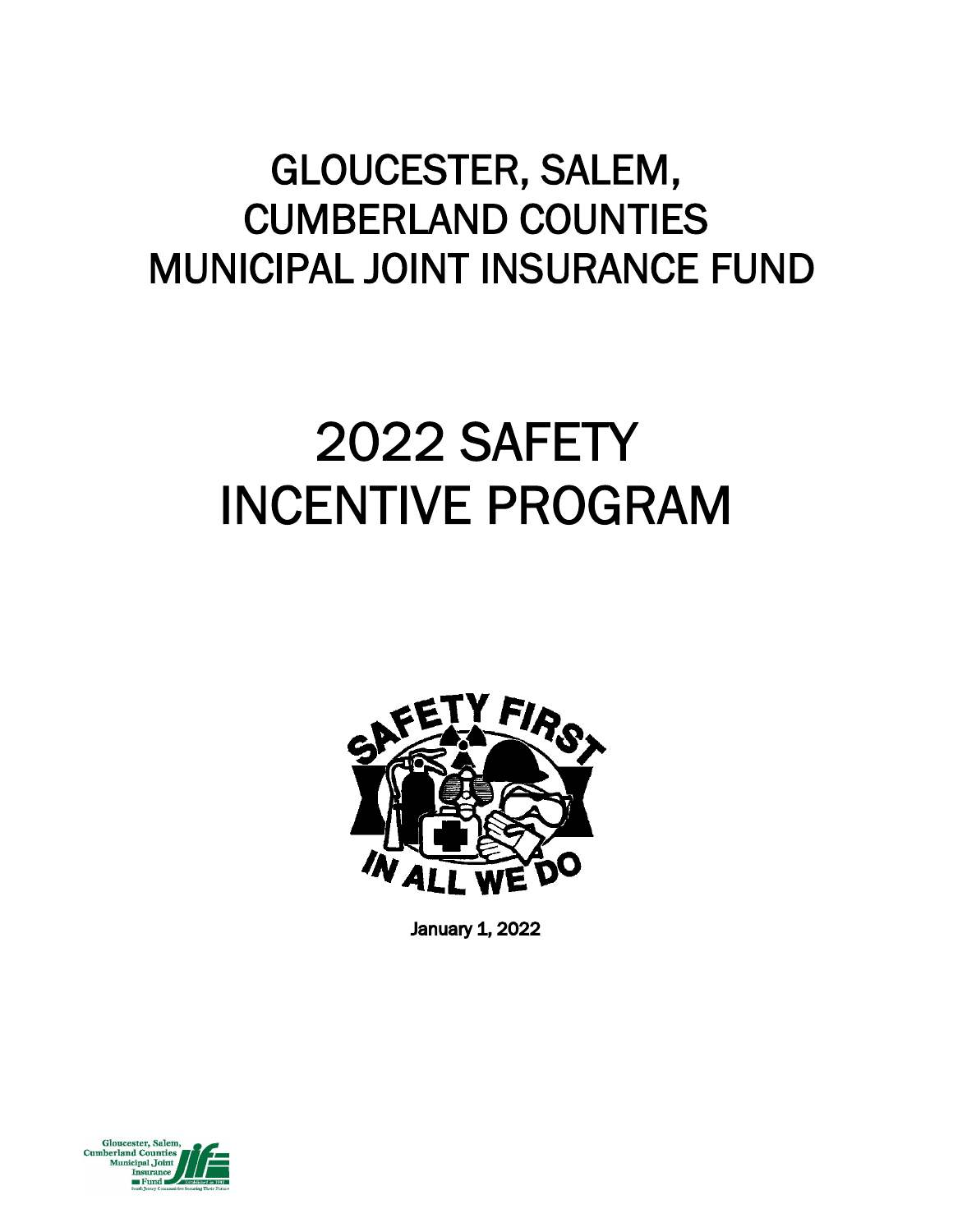# GLOUCESTER, SALEM, CUMBERLAND COUNTIES MUNICIPAL JOINT INSURANCE FUND **2022 SAFETY INCENTIVE PROGRAM**

# **TABLE OF CONTENTS**

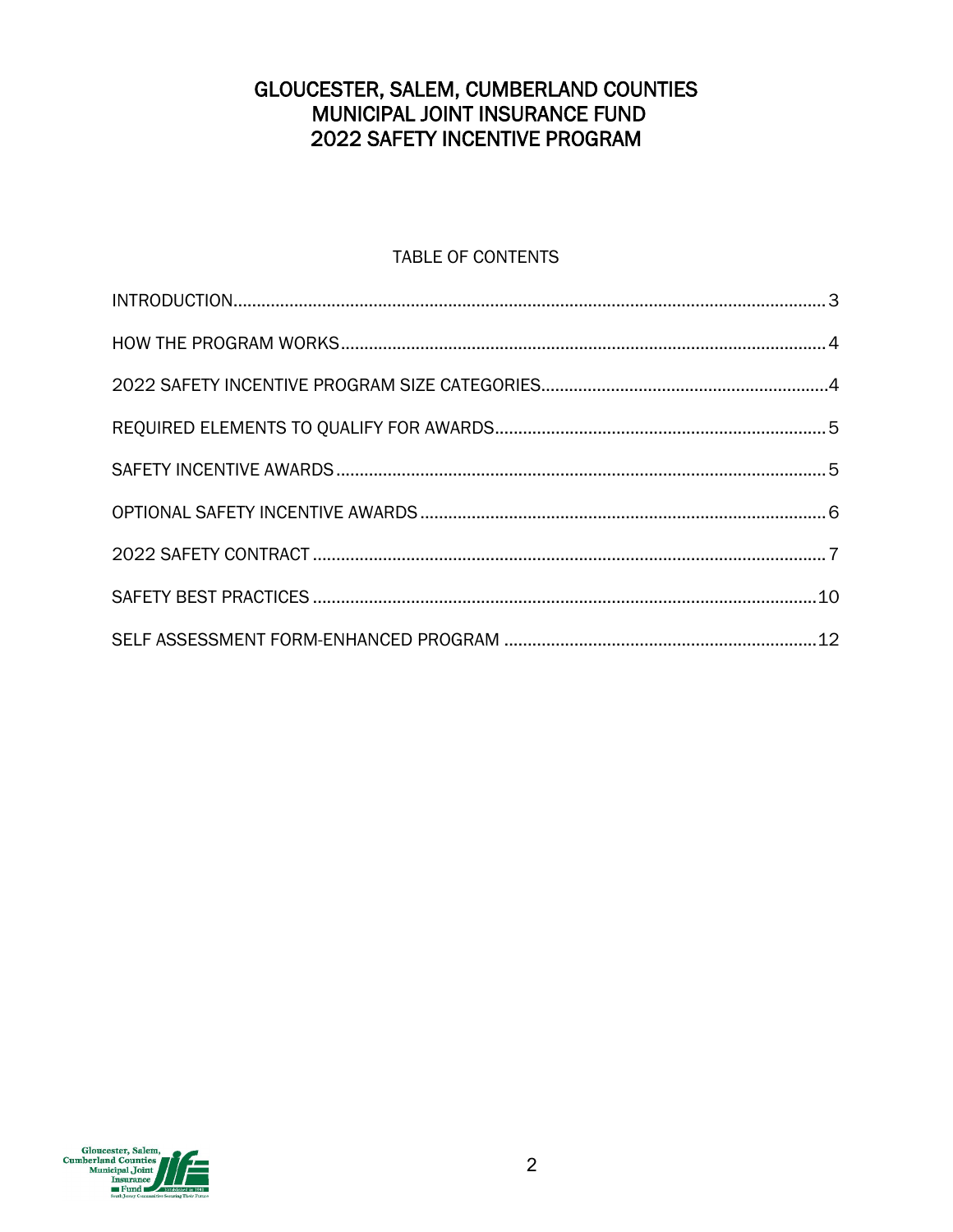# **INTRODUCTION**

The 2022 Safety Incentive Program provides members of the GLOUCESTER, SALEM, CUMBERLAND COUNTIES MUNICIPAL JOINT INSURANCE FUND with a blueprint for success with their safety programs. Best practices and suggestions are provided through your consultant and within this document. As we continue to "*Change the Way We Think about Safety*," we acknowledge that health and wellness initiatives play a role in safe work practices, employee morale, and claims management.

To change behaviors and promote workplace Safety and Wellness, we need to have both a "Top Down" and "Grassroots-Led" program. We remind all members that the key to an effective safety program starts with management and the Safety Committee. Our program is based on the six essential elements required to have an effective program: Management Commitment, Controlling Hazards, Continuing Education, Communication, Coaching, and Claims Management.

Our goal is to help every member succeed with their safety program and qualify for Safety Incentive Awards. We encourage members to make full use of all the JIF and MEL services, including instructor-led and online training through the MEL Safety Institute, Safety Bulletins, Toolbox Topics, Regional Training Topics, and Law Enforcement Resources, to name a few. Please reach out to your Safety Consultants if you have any questions:

| Keith Hummel<br>Associate Public Sector Director<br>khummel@jamontgomery.com<br>Office: 856-552-6862      | <b>Mailing Address:</b>                                                                     | Robert Garish<br>Senior Risk Control Consultant<br>rgarish@jamontgomery.com<br>Office: 732-736-5009   |
|-----------------------------------------------------------------------------------------------------------|---------------------------------------------------------------------------------------------|-------------------------------------------------------------------------------------------------------|
| Chief Harry Earle (Ret.)<br>Law Enforcement Consultant<br>hearle@jamontgomery.com<br>Office: 856-446-9277 | <b>TRIAD 1828 CENTRE</b><br>Cooper Street, 18th Floor<br>Camden, NJ 08102<br>P.O. Box 99106 | John Saville<br>Senior Risk Control Consultant<br>jsaville@jamontgomery.com<br>Office: 856-552-4650   |
| Melissa Meccariello<br>Administrative Assistant<br>mmeccariello@jamontgomery.com<br>Office: 856-479-2070  | Camden, NJ 08101                                                                            | Liam Callahan<br><b>Risk Control Consultant</b><br>lcallahan@jamontgomery.com<br>Office: 856-552-4902 |

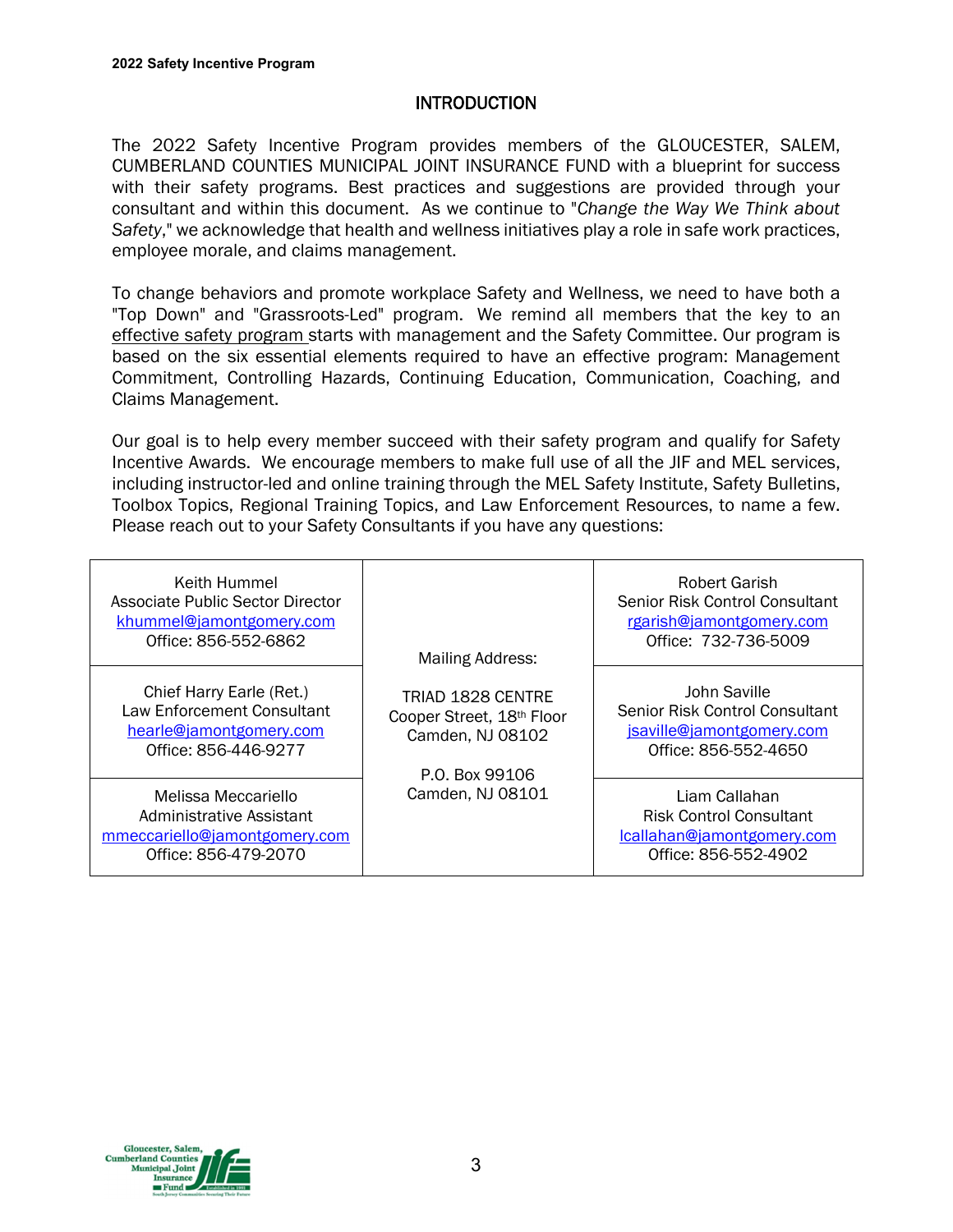# HOW THE PROGRAM WORKS

- The program will consist of both a Base and Enhanced Program. Additional safety monies will be available in the Optional Safety Incentive Program criteria. The Base Program must be completed to participate in the Enhanced and Optional Program.
- JIF Safety Consultants are required to review program records. Safety Coordinators are encouraged to maintain these program records in a centrally located file. The file should contain the members' Safety Committee Minutes, Hazard Inspections, Training Records, Job Safety Observations, and any other documentation that would assist with an objective evaluation of the member's program efforts. Maintenance of this file will assist in making sure that the member receives full credit for their efforts.
- Members will complete the "Self-Assessment" form by November 30, 2022. The Safety Director's Office will utilize the Self-Assessment form to review the member's activities and participation in the Safety Incentive Program. (See page 12)
- Members will qualify or not qualify (Pass or Fail) for both the Base and Enhanced Safety Incentive Awards. The program runs on a calendar year basis

| <b>XS</b> | Alloway                     | M            | Paulsboro                  |
|-----------|-----------------------------|--------------|----------------------------|
| M         | <b>Carneys Point</b>        | M            | <b>Penns Grove</b>         |
| M         | Clayton                     | $\mathbf{I}$ | Pennsville                 |
| <b>XL</b> | Deptford                    | <b>XS</b>    | Pilesgrove                 |
| M         | <b>East Greenwich</b>       |              | Pitman                     |
| S         | <b>Elk</b>                  | <b>XS</b>    | Quinton                    |
| <b>XS</b> | Elsinboro                   | <b>XS</b>    | Shiloh                     |
| S         | Fairfield                   | <b>XS</b>    | <b>South Harrison</b>      |
|           | Franklin                    | S            | Swedesboro                 |
| <b>XL</b> | Glassboro                   | <b>XS</b>    | <b>Upper Pittsgrove</b>    |
| M         | Greenwich                   | <b>XL</b>    | Vineland                   |
| M         | Harrison                    | <b>XL</b>    | <b>Washington Township</b> |
| S         | Hopewell                    | <b>XS</b>    | Wenonah                    |
| M         | Logan                       | <b>XL</b>    | <b>West Deptford</b>       |
| S         | <b>Lower Alloways Creek</b> | M            | Westville                  |
| <b>XS</b> | Mannington                  |              | <b>Woodbury City</b>       |
|           | <b>Mantua</b>               | M            | <b>Woodbury Heights</b>    |
| <b>XL</b> | Monroe                      | S            | Woodstown                  |
| <b>XS</b> | <b>Oldmans</b>              | M            | Woolwich                   |
|           |                             |              |                            |

Wellness suggestions have been incorporated into the program.

# 2022 SAFETY INCENTIVE PROGRAM SIZE CATEGORIES

| М         | Paulsboro                  |
|-----------|----------------------------|
| М         | <b>Penns Grove</b>         |
| L         | Pennsville                 |
| <b>XS</b> | Pilesgrove                 |
| L         | Pitman                     |
| <b>XS</b> | Quinton                    |
| <b>XS</b> | Shiloh                     |
| <b>XS</b> | <b>South Harrison</b>      |
| S         | Swedesboro                 |
| <b>XS</b> | <b>Upper Pittsgrove</b>    |
| <b>XL</b> | Vineland                   |
| <b>XL</b> | <b>Washington Township</b> |
| <b>XS</b> | Wenonah                    |
| <b>XL</b> | <b>West Deptford</b>       |
| М         | Westville                  |
| L         | <b>Woodbury City</b>       |
| М         | <b>Woodbury Heights</b>    |
| S         | Woodstown                  |
| M         | Woolwich                   |

XS – Extra Small (10) S-Small (6) M- Medium (11) L-Large (5) XL – Extra Large (6)



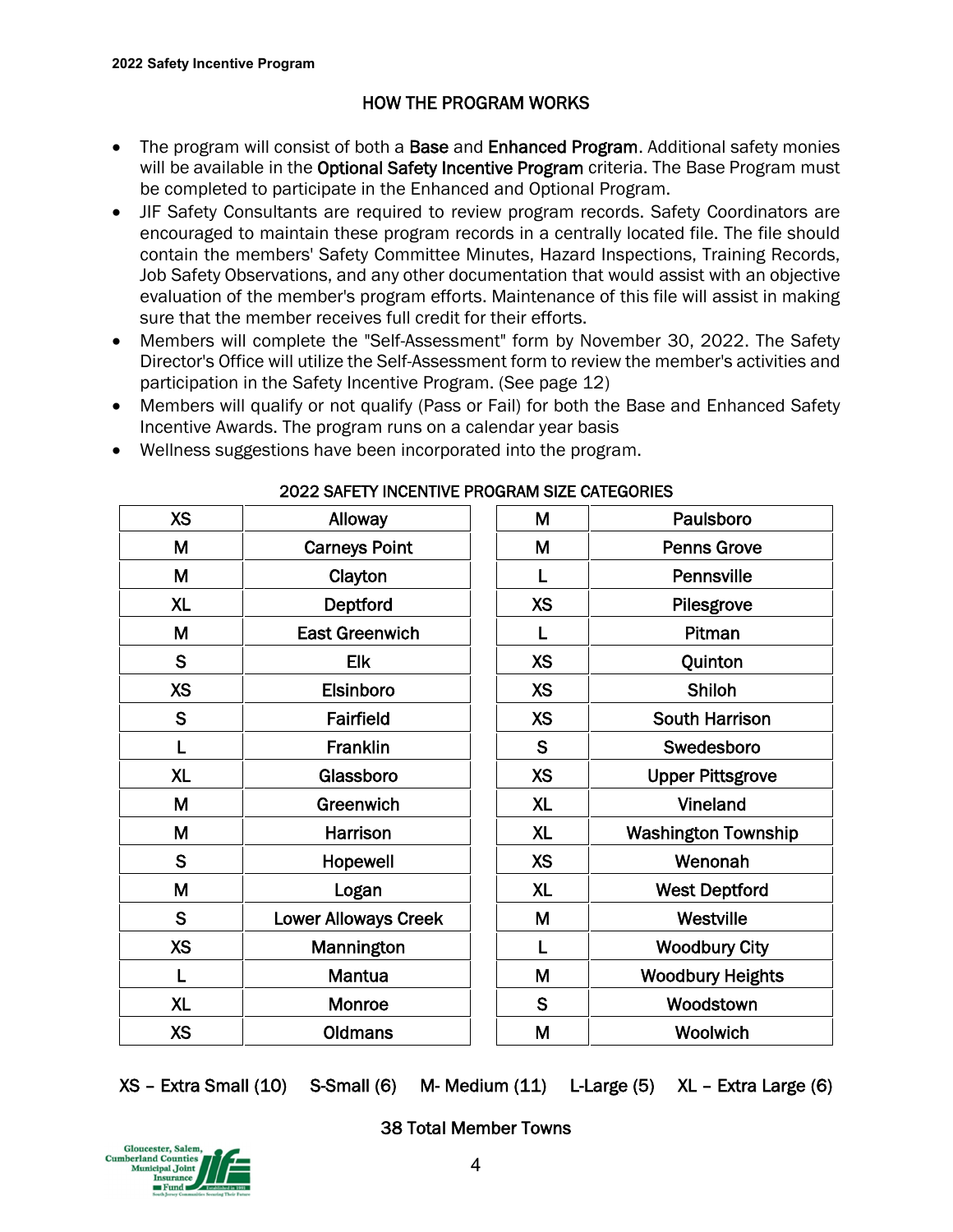# REQUIRED ELEMENTS TO QUALIFY FOR BASE PROGRAM AWARD

- 1. Members will hold, at a minimum, quarterly Safety Committee meetings. Include representation from all departments.
- 2. Submit your Safety Committee schedule (Pg. 9) by February 18, 2022
- 3. Sign and return the 2022 Safety Contract (Pg. 7/8) by March 31, 2022
- 4. Send delegate to the Safety Kickoff Breakfast (T.B.D.)
- 5. Send a delegate to at least one half-day session of the JIF Annual Planning Retreat (TBD).
- 6. Show significant participation and commitment in all best practices listed on pages 10 and 11

# REQUIRED ELEMENTS TO QUALIFY FOR ENHANCED PROGRAM AWARD

To qualify for the **Enhanced Program** Award, members must first qualify for the Base Award and then meet the four (4) additional criteria elements:

- 1. Complete a minimum of (12) Toolbox / Safety Talks throughout the year.
- 2. Complete a minimum of (6) Safety/Facility Checklist in each of the following applicable Departments/Amenities within a calendar year:
	- a. Administrative / Police Department
	- b. Fire / EMS Departments
	- c. Public Works Department
	- d. Parks/Playgrounds/Skate Park/Boardwalk
	- e. Beach Patrol
	- f. Unique Exposures
- 3. Complete a minimum amount of required Job Safety Observations (JSO's) based on member size in a calendar year.

| <b>X-Small</b> | <b>Small</b> | <b>Medium</b> | Large | X-Large |
|----------------|--------------|---------------|-------|---------|
|                |              | 12            | 16    | 16      |

4. Complete and return Member Self-Assessment Form by November 30, 2022

# SAFETY INCENTIVE AWARDS

| Level                               | X-Small    | <b>Small</b> | <b>Medium</b> | Large      | X-Large    |
|-------------------------------------|------------|--------------|---------------|------------|------------|
| NON-<br><b>QUALIFIER</b>            | 0          | 0            | 0             | 0          | 0          |
| <b>BASE</b><br><b>QUALIFIER</b>     | \$1,200.00 | \$1,500.00   | \$2,200.00    | \$2,800.00 | \$3,500.00 |
| <b>ENHANCED</b><br><b>QUALIFIER</b> | \$800.00   | \$1,000.00   | \$1,000.00    | \$1,000.00 | \$1,000.00 |
| <b>MAXIMUM</b><br><b>AWARD</b>      | \$2,000.00 | \$2,500.00   | \$3,200.00    | \$3,800.00 | \$4,500.00 |

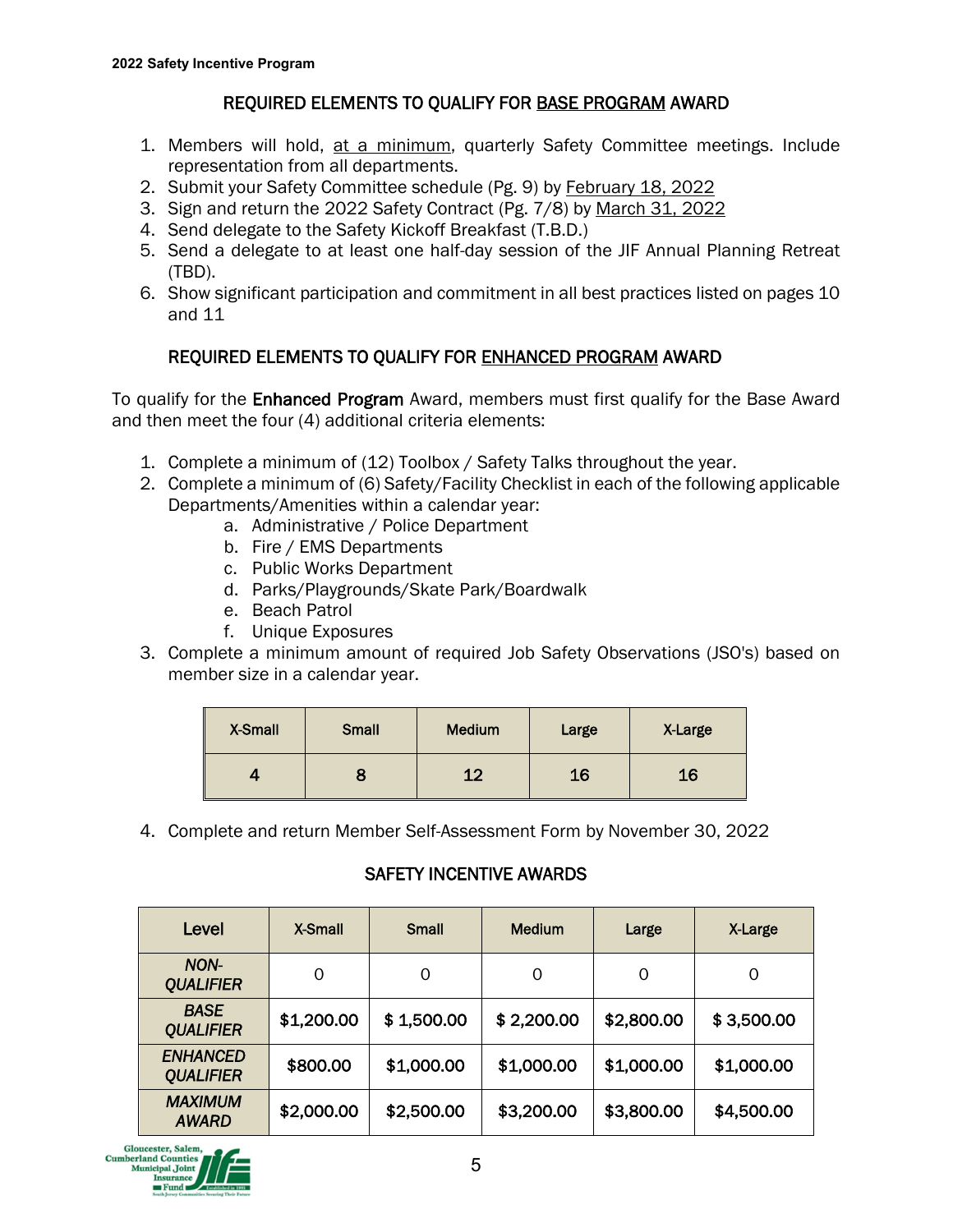# OPTIONAL SAFETY INCENTIVE PROGRAM

- To qualify for Optional Safety Incentive Program and awards, members must first qualify for the Base Safety Incentive Program's mandatory elements, listed on page 5. The following elements are required to qualify for the Optional Safety Incentive Program:
	- 1. Fund Commissioner Meeting attendance attend 75% combined of all meetings, with 50% by the Fund Commissioner.
	- 2. Member of a Sub-Committee with active meeting attendance involvement of at least 50%.
	- 3. Attend all Regional Training's that apply to the member town.
	- 4. Attend the entire Annual Planning Retreat.
- Members will either qualify or not qualify (Pass or Fail) for each above category. The Program runs on a calendar year basis, and we will make every effort to review member activity during consults.
- The maximum amount that a member could qualify for under the Optional Safety Incentive Awards is \$1000.00. Each of the four categories will be incentivized at \$250.00.
- Risk Management Consultants (RMC) will not be permitted to represent their member town for Optional Safety Incentive Awards; however, they are still encouraged to attend.
- To receive credit for attendance under the first two categories below, referencing the "Fund Commissioner" and "Member of Sub Committee," attendance at the meetings must be by the actual Fund Commissioner or Alternate Fund Commissioner. However, to receive credit under the last two categories (attendance at all Regional Training sessions AND Attendance at the entire Annual Retreat), attendance will be counted if attended by a representative from a member town and not necessarily the Fund Commissioner or Alternate Fund Commissioner.
- If a Fund Commissioner volunteers for a sub-committee and the sub-committee does not meet, they will be eligible for this award category. However, if a Fund Commissioner did not volunteer for the sub-committee and the Committee did not meet, they would not be eligible for this award category.

| Level                                                                                                      | XS/Small | <b>Medium</b> | Large    | X-Large  |
|------------------------------------------------------------------------------------------------------------|----------|---------------|----------|----------|
| <b>Fund Commissioner</b><br>Participation<br>75% combined<br>attendance of all<br>meetings, with 50% by FC | \$250.00 | \$250.00      | \$250.00 | \$250.00 |
| <b>Member of Sub</b><br><b>Committee with minimum</b><br>50% attendance                                    | \$250.00 | \$250.00      | \$250.00 | \$250.00 |
| <b>Attend all Regional</b><br><b>Trainings</b>                                                             | \$250.00 | \$250.00      | \$250.00 | \$250.00 |
| <b>Attend entire Annual</b><br>Retreat                                                                     | \$250.00 | \$250.00      | \$250.00 | \$250.00 |

#### OPTIONAL SAFETY INCENTIVE AWARDS

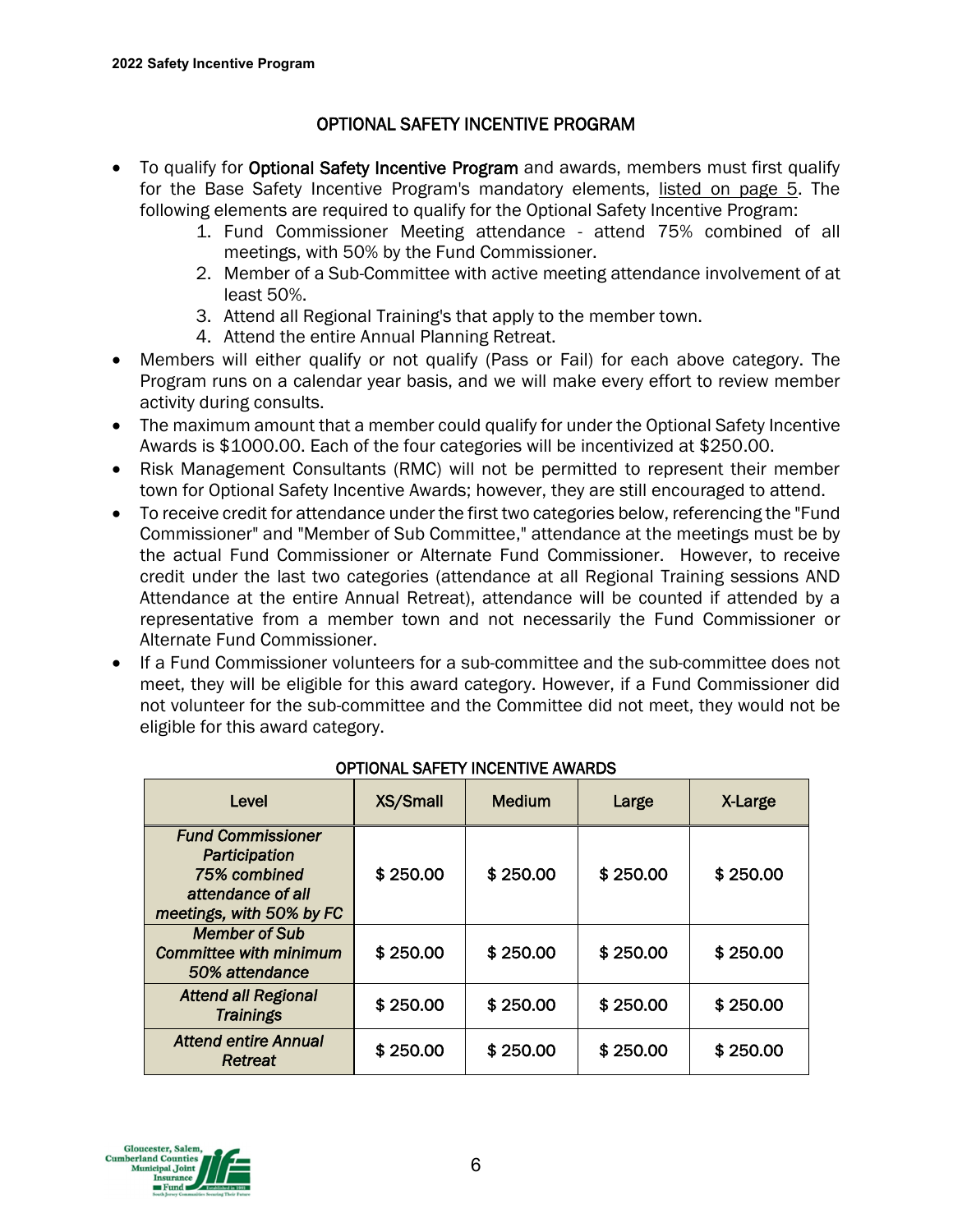#### 2022 SAFETY CONTRACT GLOUCESTER, SALEM, CUMBERLAND COUNTIES MUNICIPAL JOINT INSURANCE FUND

We, the governing body of the same state of the state of the state of the state of the state of the state of the state of the state of the state of the state of the state of the state of the state of the state of the state important role an effective safety program plays in lowering employee injury rates, reducing lost time accidents, and cutting insurance costs, all of which contribute to greater employee safety and lower tax rates. Health and Safety must never be compromised. Employee safety and the safety of the public are our number one priority. We applaud the JIF's initiative in providing many of the safety resources needed to enhance our local safety efforts, and we hereby declare our support of the JIF's safety programs. We strive to achieve an accident-free environment through a health and safety culture built on:

- TRUST: We respect each other's opinions and decisions and will follow through on all health and safety concerns
- CARE: We approach each day with the determination to care for ourselves, coworkers, and the community we serve.
- KNOWLEDGE: We seek the education and skills to properly fulfill our responsibilities.
- COMMUNICATION: We communicate with each other in a transparent, open, and honest manner.

# *Because mutual respect is so important, we cannot tolerate harassment or other forms of discrimination.*

We place "Safety and Wellness" on the Council Agenda at least once a year.

We understand the Safety Best Practices and will continue to promote all elements.

We have established a Safety Committee that meets at least quarterly.

We encourage supervisors to make a "daily safety contact" with employees.

We manage our claims by reporting all claims promptly, offering transitional duty, and investigating incidents and near misses.

We establish a motor vehicle fleet safety program.

We keep our regulatory training and written programs current.

We conduct periodic Hazard Inspection Surveys and Job Safety Observations.

We actively promote and support Health and Wellness activities.

\_\_\_\_\_\_\_\_\_\_\_\_\_\_\_\_\_\_\_\_\_\_\_\_\_\_\_\_\_\_\_\_\_\_\_ \_\_\_\_\_\_\_\_\_\_\_\_\_\_\_\_\_\_

Accepted by:

\_\_\_\_\_\_\_\_\_\_\_\_\_\_\_\_\_\_\_\_\_\_\_\_\_\_\_\_\_\_\_\_\_\_ \_\_\_\_\_\_\_\_\_\_\_\_\_\_\_\_\_\_ (Mayor) Date

(Administrator/Clerk/Manager) Date

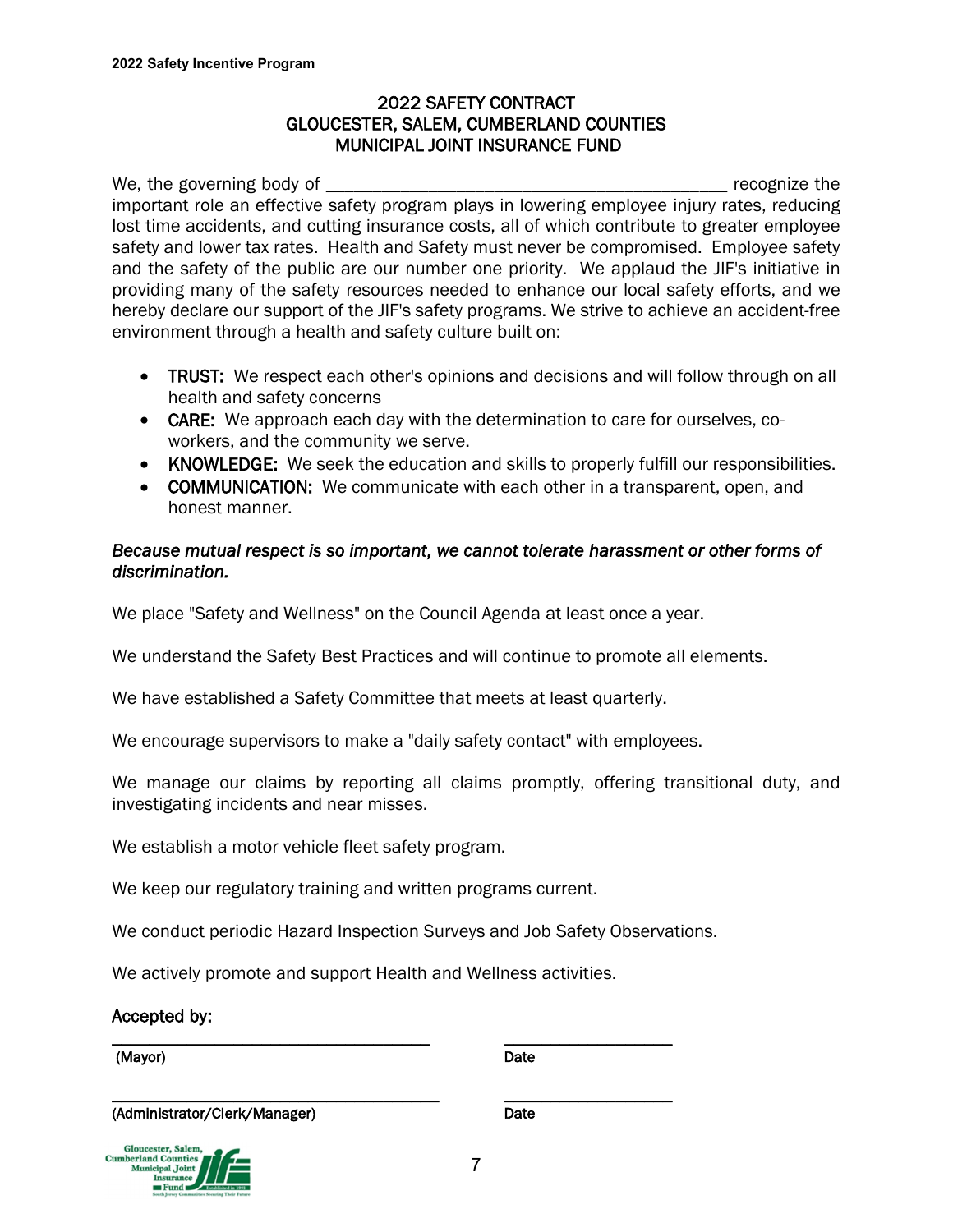Municipality: \_\_\_\_\_\_\_\_\_\_\_\_\_\_\_\_\_\_\_\_\_\_\_\_\_\_\_\_\_\_\_\_\_\_\_\_

| The following departments participate in the Safety Incentive Program: |  |  |
|------------------------------------------------------------------------|--|--|
|                                                                        |  |  |

| Department                                      | a magnasa at ma<br><b>Department Head</b> | <b>Date</b> |
|-------------------------------------------------|-------------------------------------------|-------------|
|                                                 | Signature                                 |             |
| <b>Public Works</b>                             |                                           |             |
| <b>Building &amp; Facilities</b><br>Maintenance |                                           |             |
| Police                                          |                                           |             |
| Fire                                            |                                           |             |
| <b>EMS</b>                                      |                                           |             |
| Volunteer-Fire-EMS                              |                                           |             |
| Utility / Water &<br>Sewer                      |                                           |             |
| Parks & Recreation                              |                                           |             |
| Administrative                                  |                                           |             |
| <b>Beach Patrol</b>                             |                                           |             |
| <b>OEM</b>                                      |                                           |             |
| <b>Safety Coordinator</b>                       |                                           |             |

To participate in the Safety Incentive Program, please sign and return the completed Safety Contract (Pg. 7/8) to the Safety Director by March 31, 2022, to:

> J. A. Montgomery Consulting, Attn: Melissa Meccariello P.O. Box 99106 Camden, New Jersey 08101 E-mail: mmeccariello@jamontgomery.com

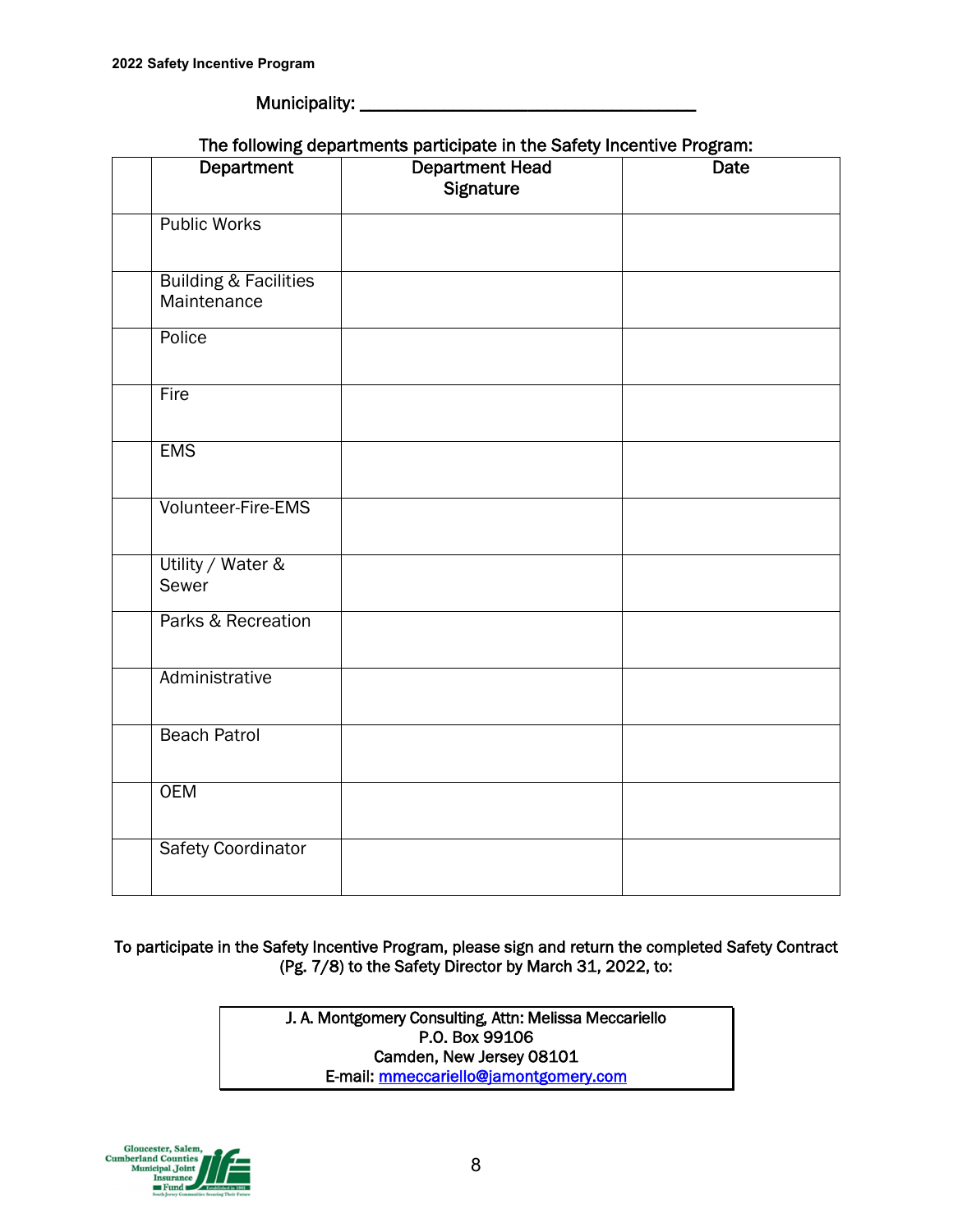# 2022 Safety Committee Meetings Dates:

- 1. Members will hold, at a minimum, quarterly Safety Committee meetings.
- 2. Please include meeting location, date, and time.
- 3. Complete and Return by 2/18/22.

| #1       | #2        | #3        | #4        |
|----------|-----------|-----------|-----------|
| Date:    | Date:     | Date:     | Date:     |
|          |           |           |           |
| Location | Location: | Location: | Location: |
|          |           |           |           |
| Time:    | Time:     | Time:     | Time:     |
| #5       | #6        | #7        | #8        |
| Date:    | Date:     | Date:     | Date:     |
|          |           |           |           |
| Location | Location: | Location: | Location: |
|          |           |           |           |
| Time:    | Time:     | Time:     | Time:     |
| #9       | #10       | #11       | #12       |
| Date:    | Date:     | Date:     | Date:     |
|          |           |           |           |
| Location | Location: | Location: | Location: |
|          |           |           |           |
| Time:    | Time:     | Time:     | Time:     |

#### To participate in the Safety Incentive Program, please sign and return the completed Safety Committee Meeting dates to the Safety Director by February 18, 2022, to:

J. A. Montgomery Consulting, Attn: Melissa Meccariello P.O. Box 99106 Camden, New Jersey 08101 E-mail: mmeccariello@jamontgomery.com

I have verified that the above information is truthful and correct to the best of my knowledge

\_\_\_\_\_\_\_\_\_\_\_\_\_\_\_\_\_\_\_\_\_\_\_\_\_\_\_\_\_\_\_\_\_ \_\_\_\_\_\_\_\_\_\_\_\_\_\_\_\_\_\_\_\_\_\_\_\_\_\_\_\_\_

Signature Date Date Title

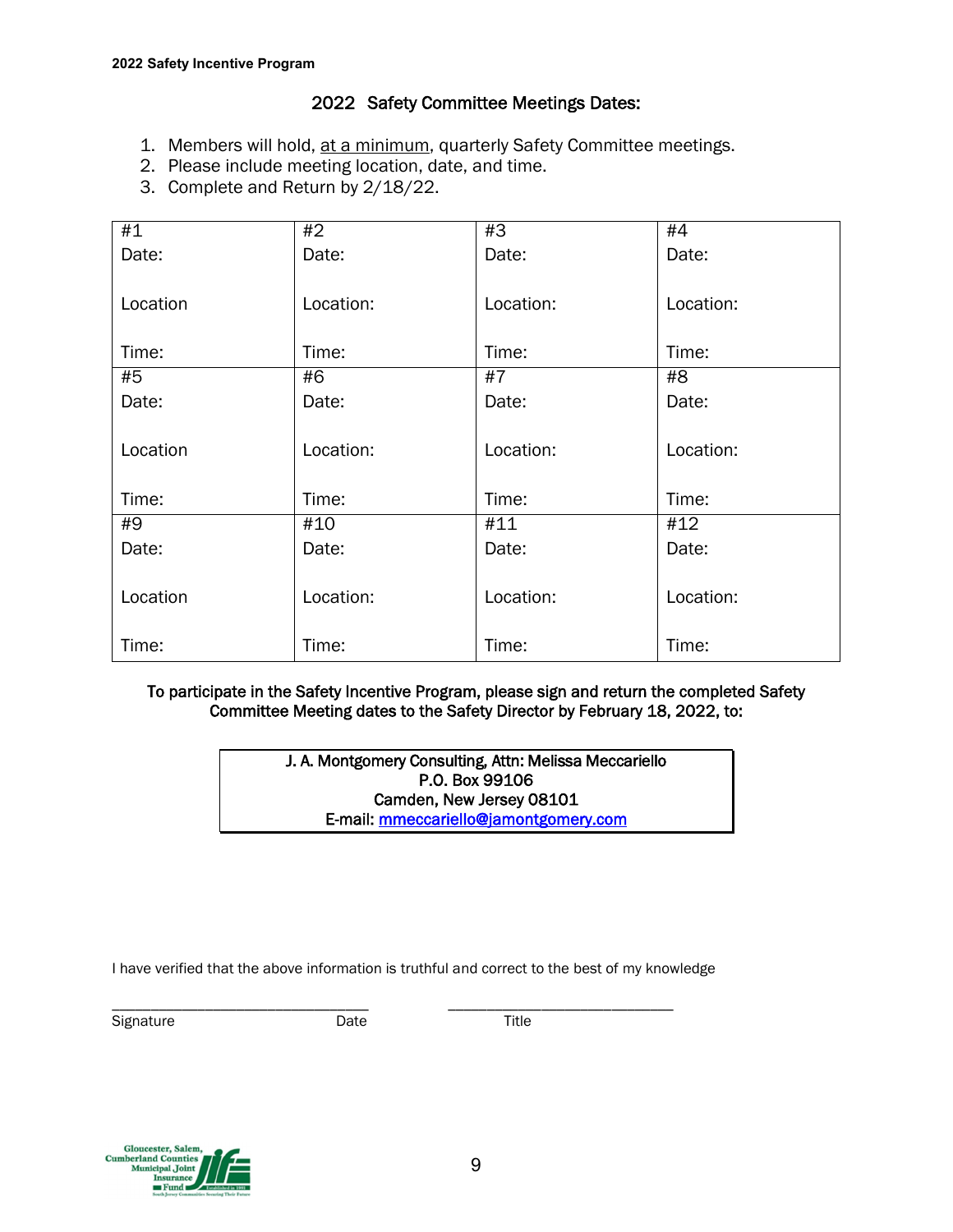# SAFETY BEST PRACTICES

### 1. COMMITMENT AND ACCOUNTABILITY

- □ Understand the TRICO JIF Loss Control Policy.
- □ Understand the Roles and Responsibilities of the Safety Coordinator.
- $\Box$  Place "Safety and Wellness" on the governing body agenda at least once a year.
- $\Box$  Management sets the tone support safety and wellness efforts.

#### \*Remember to utilize the TRICO JIF Website for all resources (www.tricojif.org)

#### 2. CONTROLLING HAZARDS

- $\Box$  Inspect all municipal facilities, playgrounds, walkways, and public areas for safety concerns and promptly take corrective action. Maintain written records.
- Maintain 'Roadway, Sign, Boardwalk, and Walkway" Program (RSW) that includes inspections, record keeping, and prompt correction of hazards. A log of inspection items, complaints, corrective actions are maintained, and referrals are made to proper authorities.
- $\Box$  Conduct Job Safety Observations to identify at-risk behaviors and conditions by observing employees at work and giving immediate feedback.
- $\Box$  Complete all outstanding Suggestions for Improvement promptly. Member towns should not have any "Important" SFIs that are more than two years old and no outstanding "Urgent" SFIs that have not been addressed.
- $\Box$  Maintain a written fleet safety program. Conduct annual MVR checks for drivers and abide by DOT and CDL requirements.
- $\Box$  Maintain and update written regulatory programs, including:
	- Hazard Communication / RTK / Central File
	- Bloodborne Pathogen Exposure Control Plan
	- LockOut / TagOut
	- PPE Hazard Assessments
	- Emergency Action / Fire Protection
	- Indoor Air Quality
	- Hearing Conservation Program
	- Confined Space Entry
	- Respiratory Protection Plan
	- OSHA Logs (300/ 300A)
- □ Utilize Departmental Summary Reports.

# 3. CONTINUING EDUCATION AND TRAINING

- $\Box$  Assign a Training Administrator for the MEL Safety Institute.
- $\Box$  Make sure safety training is up to date.
- $\Box$  Provide new employees with safety orientation during their first month of work.
- $\Box$  Attend applicable Regional Training workshops.
- $\Box$  Make use of the safety and wellness videos from the MSI DVD / MSI NOW platforms.
- Utilize the MEL Safety Institute, MSI LIVE, JIF Website, MEL Website, MEL Mobile App, S:ERVE, Distracted Driving resources, and First Responder Resources.

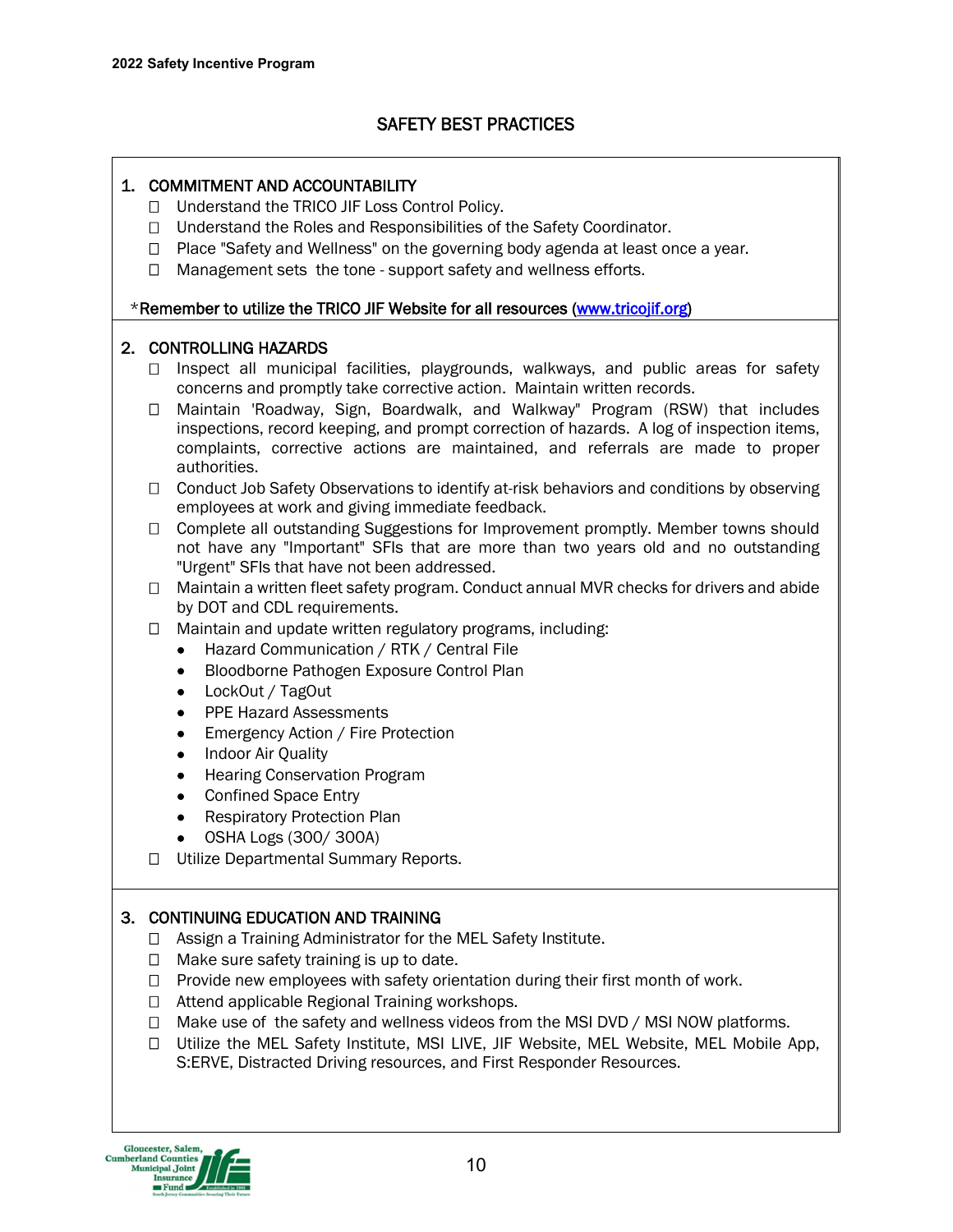#### 4. COMMUNICATIONS

- $\Box$  Promote daily safety contact. Start every job/workday with a pre-shift briefing.
- $\Box$  Use Toolbox meetings and safety videos.
- $\Box$  Hold regular Safety Committee meetings (at least 4 per year-quarterly) and encourage all members' full participation. Keep written agendas and minutes.
- □ Place "Wellness" on the Safety Committee agenda.
- $\Box$  Maintain safety and wellness communication center and keep it current.
- □ Post and review Safety Director Bulletins/ Messages.
- □ Utilize MEL Mobile App.
- $\Box$  Promote the concept of "Zero Harm" in everyday activity.

#### 5. COACHING

- $\Box$  Conduct Job Safety Observations to identify at-risk behaviors and conditions by observing employees and giving immediate feedback; Include ergonomics and proper body mechanics in the observations.
- $\Box$  Remind one another to work safely.
- $\Box$  Complete or update Job Hazard Assessments and review with crewmembers.
- $\Box$  Encourage Supervisors to attend MSI classes with their employees.

#### 6. CLAIMS MANAGEMENT

- $\Box$  Report all claims promptly (within three (3) days of the incident).
- □ Implement a Transitional Duty Program.
- $\Box$  Investigate incidents and "near misses" to uncover responsible conditions. Complete and submit the "*Supervisors Incident Report"* form on All Claims.
- Review incident reports at Safety Meetings. Fact-Finding vs. Fault Finding. Assign followup actions, including what to do, who will be responsible, and by when.
- $\Box$  Share claims summary/performance with the governing body at least annually.
- Maintain Roadway, Sign, and Walkway logs, inspection records, audits, and equipment inventories for all playgrounds.

#### 7. HEALTH & WELLNESS

- $\Box$  Keep Wellness on the Safety Agenda.
- □ Create/Adopt a Wellness Policy.
- $\Box$  Promote / Encourage wellness activities throughout all departments.
- $\Box$  Make Wellness an ongoing process throughout the year.